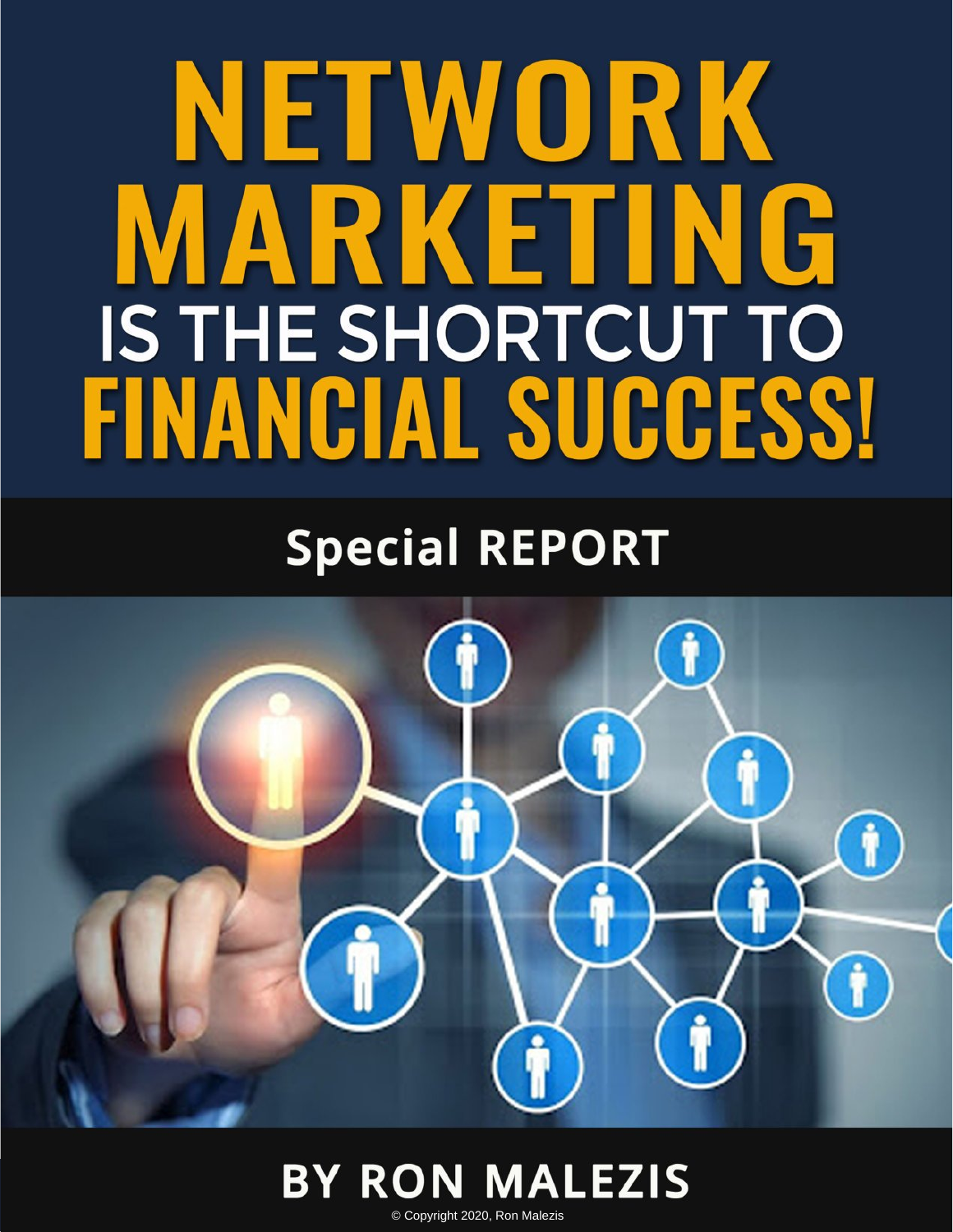# TABLE OF<br>CONTENTS



| NETWORK MARKETING IS THE SHORTCUT TO FINANCIAL SUCCESS! |
|---------------------------------------------------------|
|                                                         |
|                                                         |
|                                                         |
|                                                         |
|                                                         |
|                                                         |
|                                                         |
|                                                         |
|                                                         |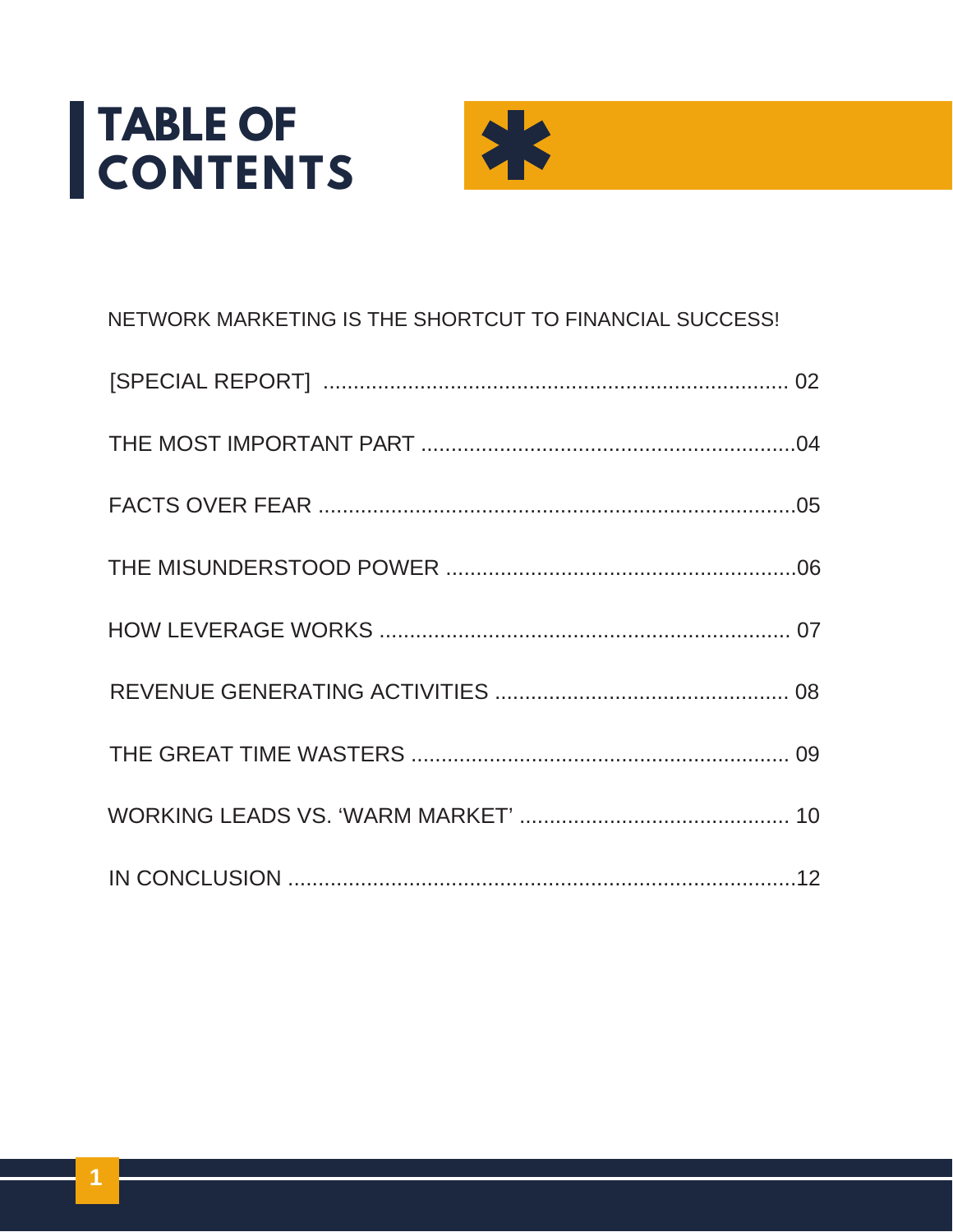### <span id="page-2-0"></span>**NETWORK MARKETING IS THE SHORTCUT TO FINANCIAL SUCCESS!**



#### **[SPECIAL REPORT]**

Here's a simple truth bomb…

But one that seems to frustrate, confuse, and bewilder many people. In fact, there are some who could find the following statement to be controversial, and may even attempt to dispute it. But that doesn't stop it from still being true.



**Network Marketing has been PROVEN, time and time again, to be the ultimate FINANCIAL SHORTCUT for achieving personal wealth.**

Network Marketing has massive advantages over nearly every other way to make one's fortune. It doesn't require large cash investments, or getting into debt up to your eyeballs, or having costly overhead.

There is no inventory to buy, maintain, track, store, and ship. You don't need fancy facilities or large numbers of employees. You don't need advanced degrees or formal schooling.

You don't need a particular employment background or type of work experience to get started. And the list goes on and on. You also have significant advantages that simply do not exist with most other opportunities.

These days, with many MLM companies, you truly have a worldwide marketplace. You also have a **HUGE DEMAND** for what you offer; a demand that is constantly growing.

As anyone can plainly see, now more than ever before, there is an increasing number of people who are actively seeking legitimate ways to make money from home.

On the flip side, Network Marketing also has an incredibly high rate of FAILURE. Too many people approach this profession like

#### **"The Lazy Man's Way to Riches".**

They buy into FAIRY TALES like "the product sells itself", or that it's all about positioning, or you don't need to recruit, or that success will be easy.

The sad fact of life is that most people - and even the owners of some MLM companies completely and totally MISUNDERSTAND the true power behind this business model.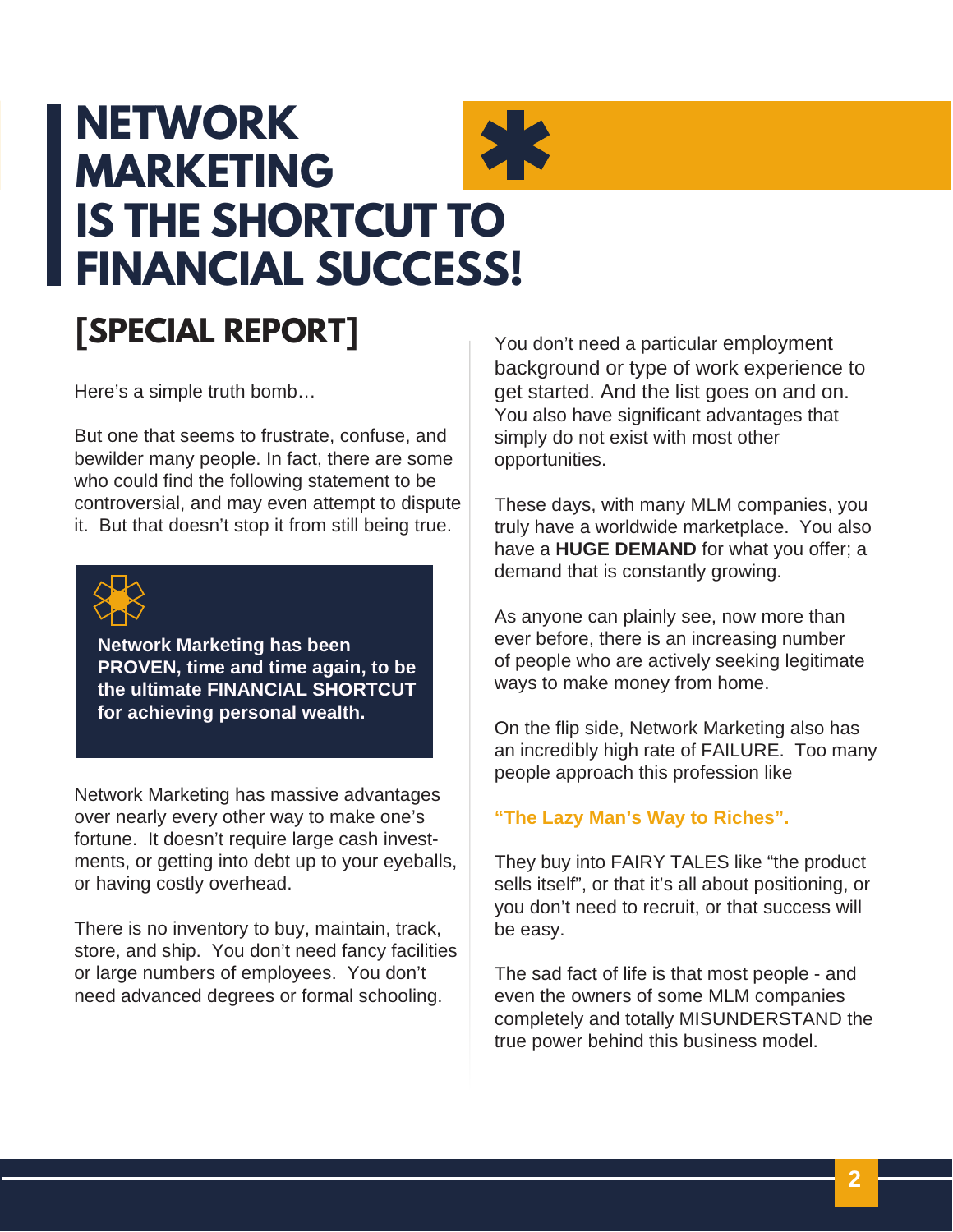As a result, they bomb. They become utter failures and then badmouth the profession.

(By the way, I'll share that misunderstood power with you in just a moment, but first let's get clear on a couple of things.)

This is NOT a get-rich-quick 'scheme'.

It is a BUSINESS with rules that must be followed and procedures that must be learned and applied.

In order to be successful here, one must gain some new skills and take the time to properly develop them.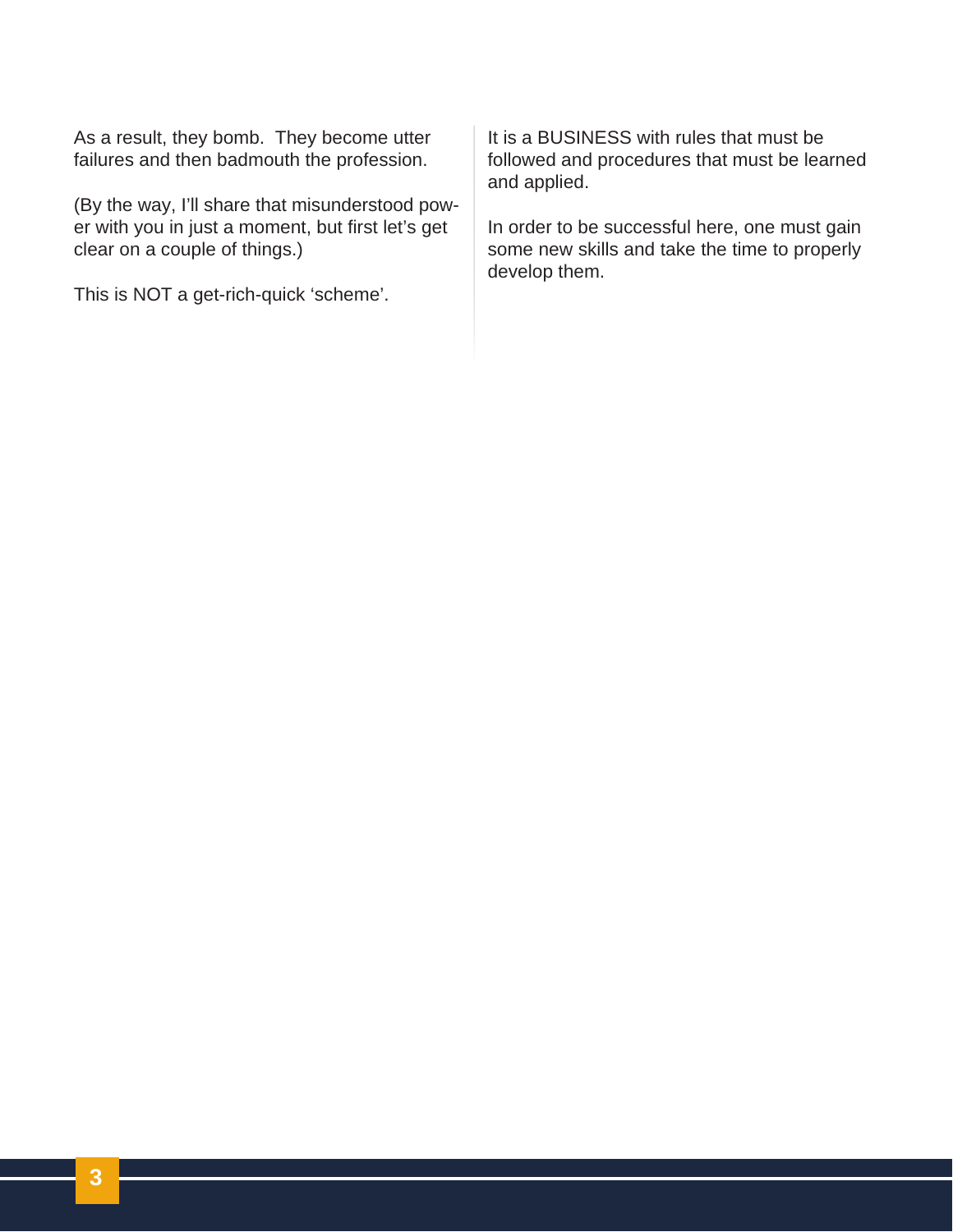### <span id="page-4-0"></span>**THE MOST IMPORTANT PART**



A number of years ago, a mentor of mine asked me

#### *"What is the most important part of your car?"*

#### **Think about that question**.

Is it the engine, the tires, the fuel, the steering wheel, or perhaps the key? NOPE.

The answer is… the part that is MISSING. Because, that's the thing that will STOP you from going anywhere.

The same is true in Network Marketing. There are personal skills you must learn and develop.

There are principles you must apply. It's those things you DON'T do – the part that is missing – that will stop you from going anywhere in this profession.

Keep in mind that NONE of the top income earners in our profession were who they are now when they first started out.

They weren't stars when they began. They were just like you. But they took the time to improve their communication skills and learn new leadership skills.

Then they put what they learned into action.

They worked on themselves to the point that their income grew to an impressive level and now they are conducting large training classes and speaking in front of thousands of people at big events.

It is natural to focus on those personality traits and skills where you are already strong. It's easy to do what you like doing, because you are good at it.

However, it is even more important to work on those areas where you are weak

Those are the things where you need the most attention. Don't keep doing only the things you like. Improve your abilities with the things you don't like doing, or are afraid to do, because they are the 'missing pieces' that could prevent you from achieving your goals.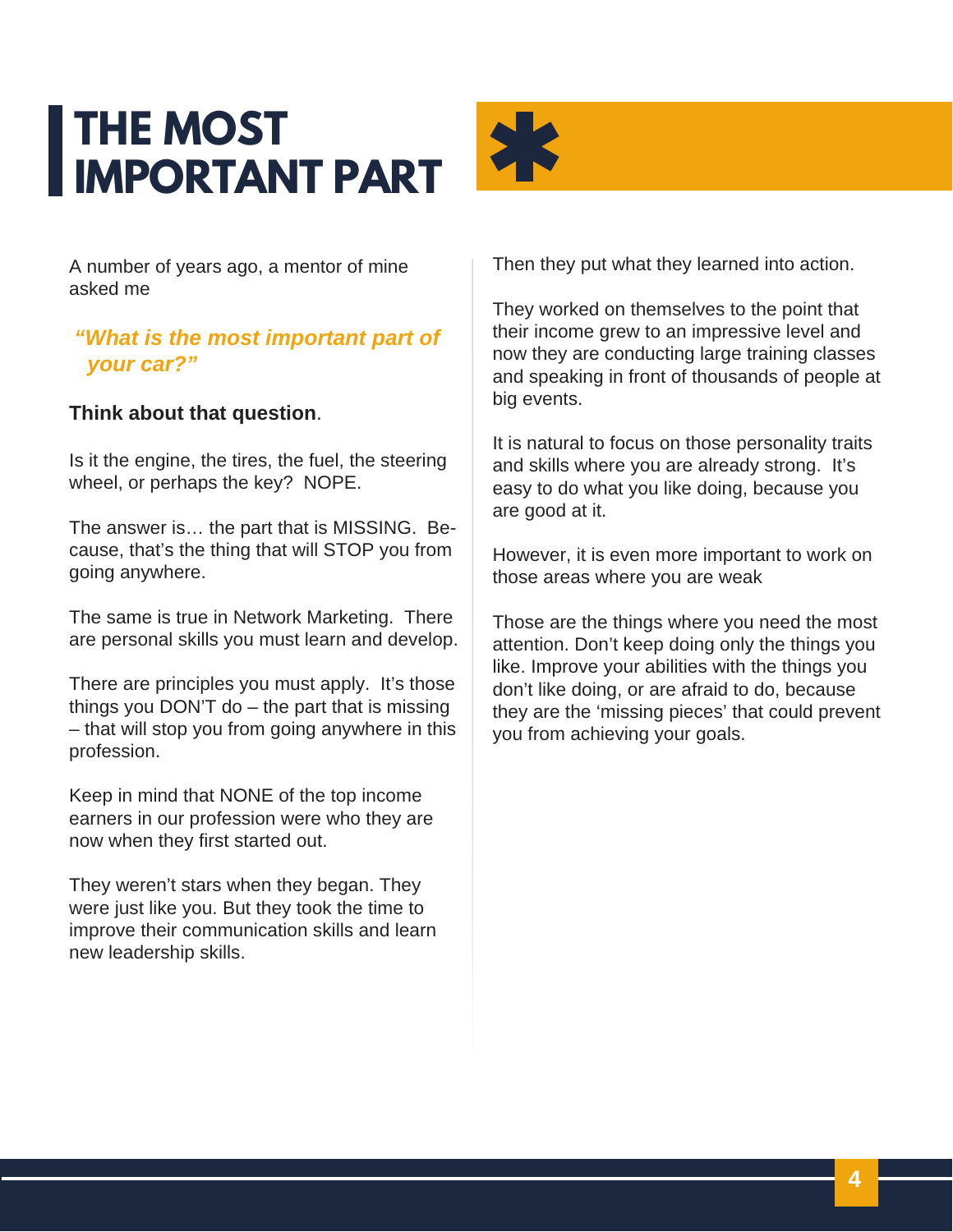### <span id="page-5-0"></span>**FACTS OVER FEAR**

**One of the biggest stumbling blocks most people have is FEAR.**



Here's a related story about another time one of my mentors taught me something important.

He asked me if I would jump out of an airplane without a parachute?

Of course, I said *"NO!"*

Then he asked if I would do it for a million dollars.

My immediate response was :

#### *"Are you crazy? There's no way I would jump out of an airplane for a million dollars, because I would be dead."*

Then he said something I never forgot. It stopped me cold. He told me I was making a decision without all the facts, and that my bad decision could cost me a million bucks.

Then he asked me, "What if the airplane was on the ground?"

In this report, it is my intention to provide you with enough of the right facts to help you reduce or eliminate your fear.

These facts can also help you to make good decisions which will enable you to achieve your goals and enjoy the lifestyle of your dreams.

In our profession, one of the biggest fears people have is RECRUITING. They just don't want to put themselves in the position of approaching people, making presentations, and risking rejection.

However, recruiting is the single-most important activity necessary to achieving financial success in Network Marketing.

But because of fear, most people will find all sorts of excuses and 'busy work' that makes them appear to be working, but doesn't produce significant financial results.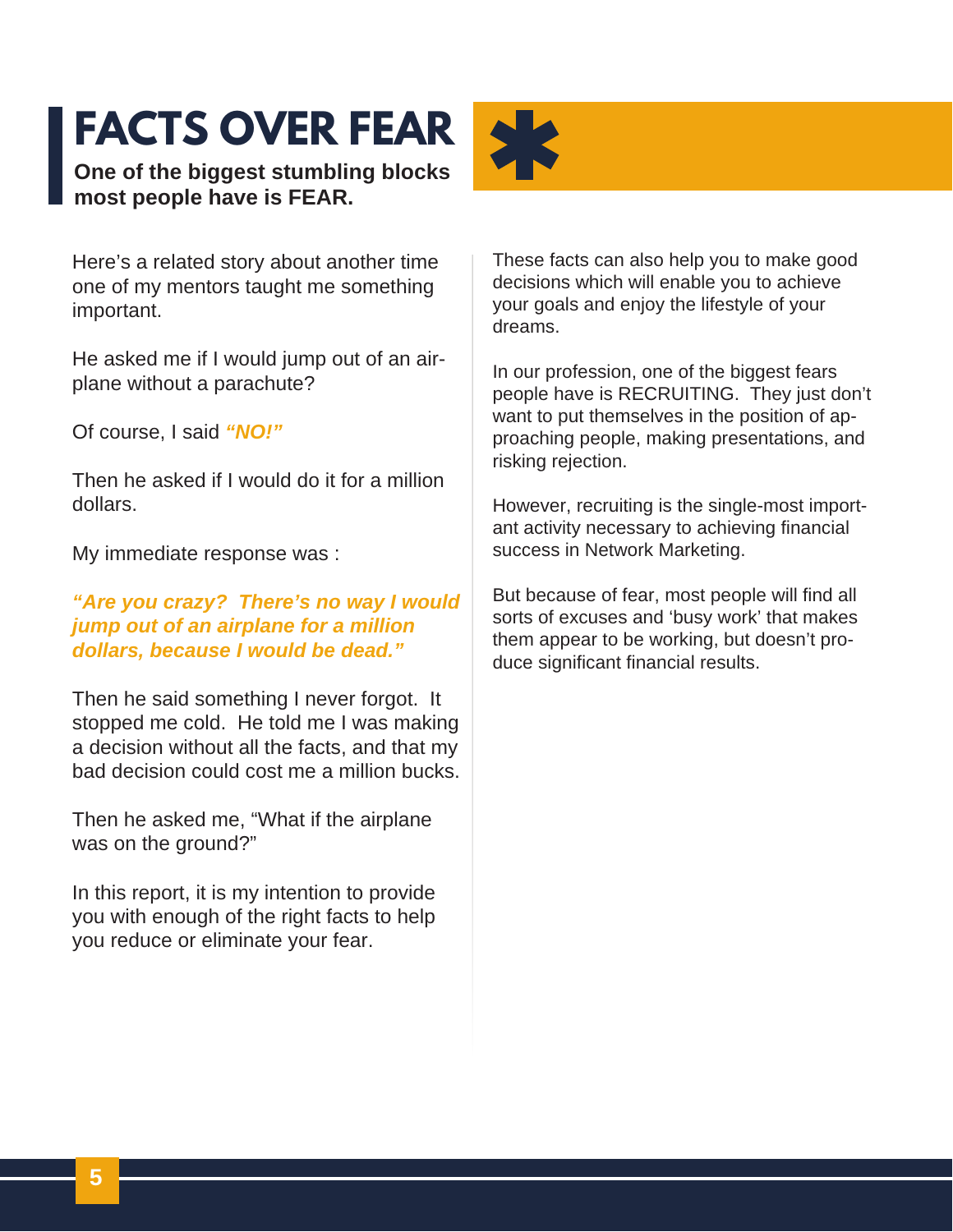### <span id="page-6-0"></span>**THE MISUND-ERSTOOD POWER**



Now it's time for me to reveal **THE MIS-UNDERSTOOD POWER** behind Network Marketing that can make it your ultimate financial shortcut to achieving personal wealth.

The immeasurable power of Network Marketing can be summed up in one word: **LEVERAGE.**

The **"BUSINESS DICTIONARY"** defines leverage this way:



"The ability to influence a system, or an environment, in a way that multiplies the outcome of one's efforts without a corresponding increase in the consumption of resources. In other words, leverage is the advantageous condition of having a relatively small amount of cost yield a relatively high level of returns."

Read more: <http://www.businessdictio>[nary.com/definition/leverage.html](http://www.businessdictionary.com/definition/leverage.html)

Leverage allows you to MULTIPLY your results, and it AMPLIFIES your power without consuming any more resources or energy.

Archimedes, the world's greatest scientist of the classical age, famously said,

#### *"Give me a lever and a place to stand, and I will move the world."*

He was expressing the point that SMALL forces can accomplish HUGE results when using the power of leverage, which at least figuratively, moves the world.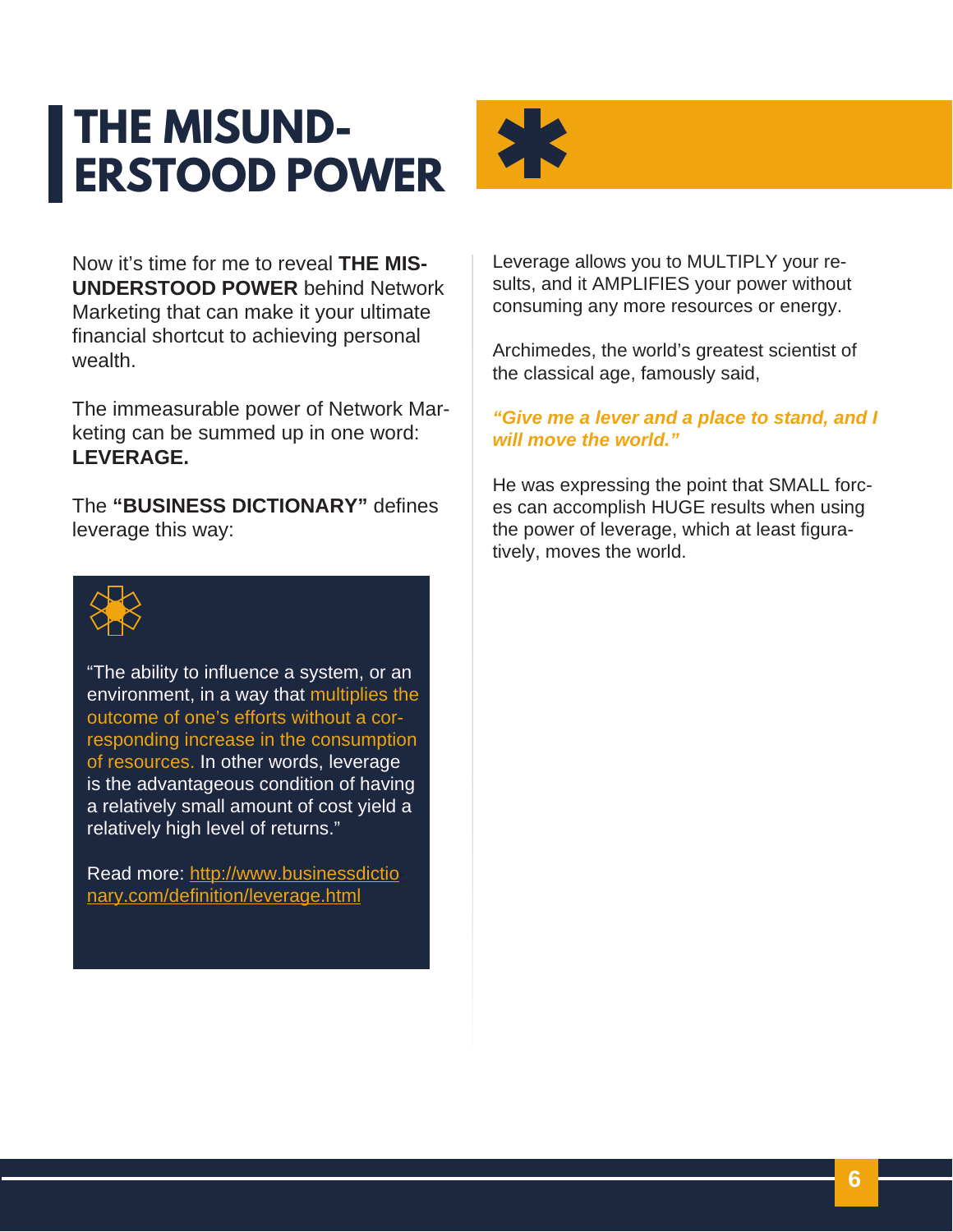### <span id="page-7-0"></span>**HOW LEVERAGE WORKS**



There are 3 ways that the concept of leverage applies to Network Marketing:

- 1. Time
- 2. Effort
- 3. Money

Being successful in Network Marketing is NOT based how much work you can do yourself. Instead it is all about leveraging the time and efforts of your team.

#### **Follow me here.**

Suppose you are working your networking business 20 hours a week by yourself. You are going to be paid on the results you've created during those 20 hours.

However, if you have built a team of just 16 members who each are putting 20 hours into their businesses, you can now be paid on the results from those



**16 people X 20 hours = 320 hours a week.**

Let's take it just one step further and say you have a team of just 50 members putting in 20 hours a week. Now you can be paid on the efforts and results of 1,000 hours a week.

Here's another aspect to it. The key to making money is to focus on those tasks which are directly responsible for generating revenue. 90% of your time needs to be devoted to money making activities.

So, if your money making activities are focused on recruiting, then that's what all your people need to be doing too. This is why having a clear, effective game plan works so well.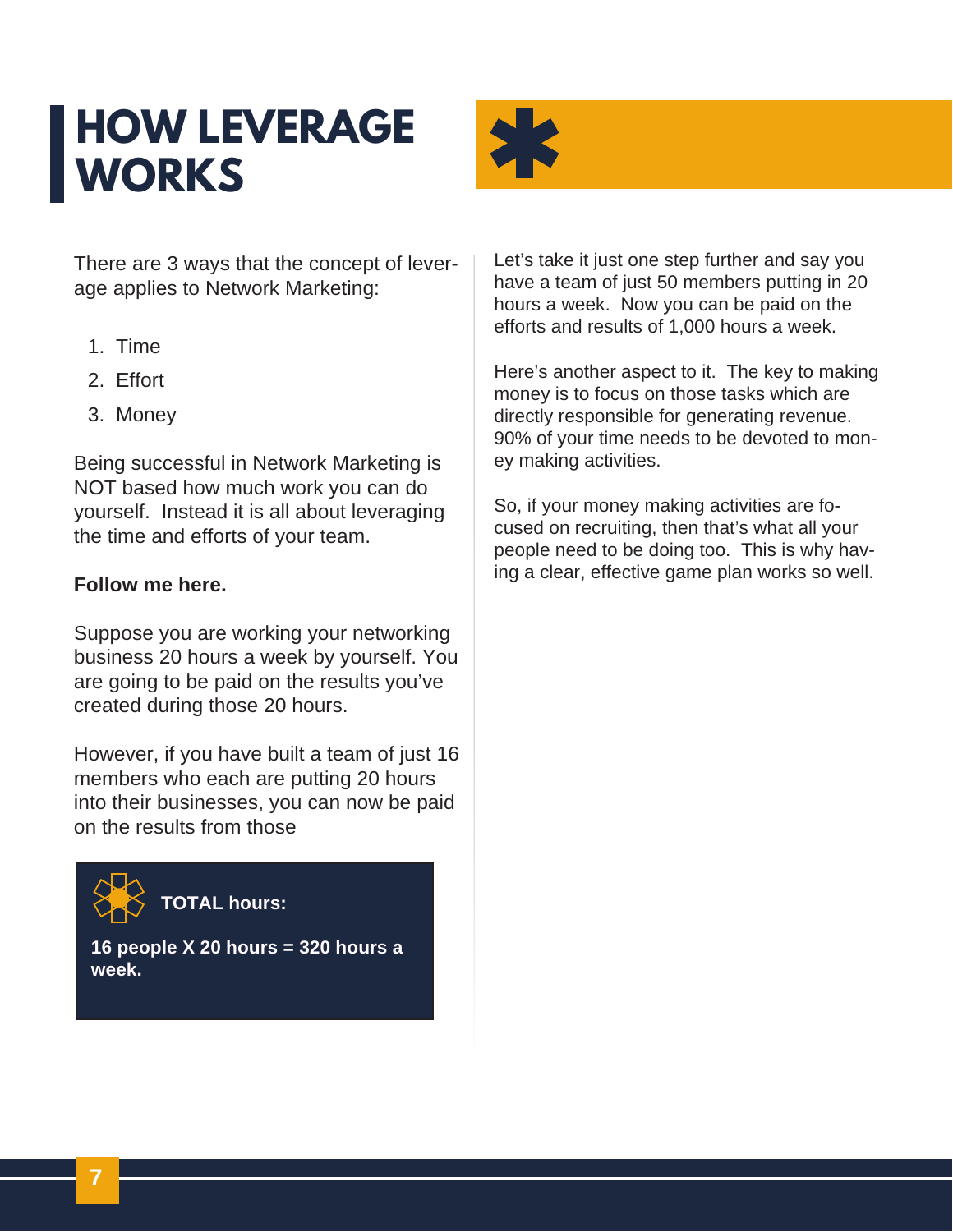### <span id="page-8-0"></span>**REVENUE GENER-ATING ACTIVITIES**



You must avoid time wasting activities and focus on revenue generating activities.

Working pre-qualified leads is the very best way to maximize the effectiveness of your own time. This gives you personal time leverage.

Suppose your plan is to work your business by contacting between 150 and 300 people a week during the 20 hours you have available.

A proven business plan is to work pre-qualified leads, where people have responded to online advertising, 'raised their hands' requesting more information, and then answered several questions to qualify their level of interest.

Your time can be spent directly reaching out to people who have identified themselves as wanting to make additional money in a home-based business.

Now imagine you had a team of 50 people each working 20 hours a week and they were contacting between 150 to 300 pre-qualified prospects a week.

For the sake of easy arithmetic let's use 200 leads a week being contacted by 50 reps on your team.

That's 10,000 prospects a week that your group is reaching out to, making presentations, and inviting them to look at your business opportunity. Just IMAGINE the kinds of results that could create.

Also, when a person joins your business from a highly organized system like that, their view of the world is – THAT'S how to do the business… because it's how they got recruited.

Now imagine your team growing to 100 members, all doing the same thing. That's 20,000 prospects a week being contacted.

Understanding the amazing power of leverage means you don't need a big group of people in order to earn a lot of money. You just need a dedicated group of people who are productive because they are working a clear and proven system.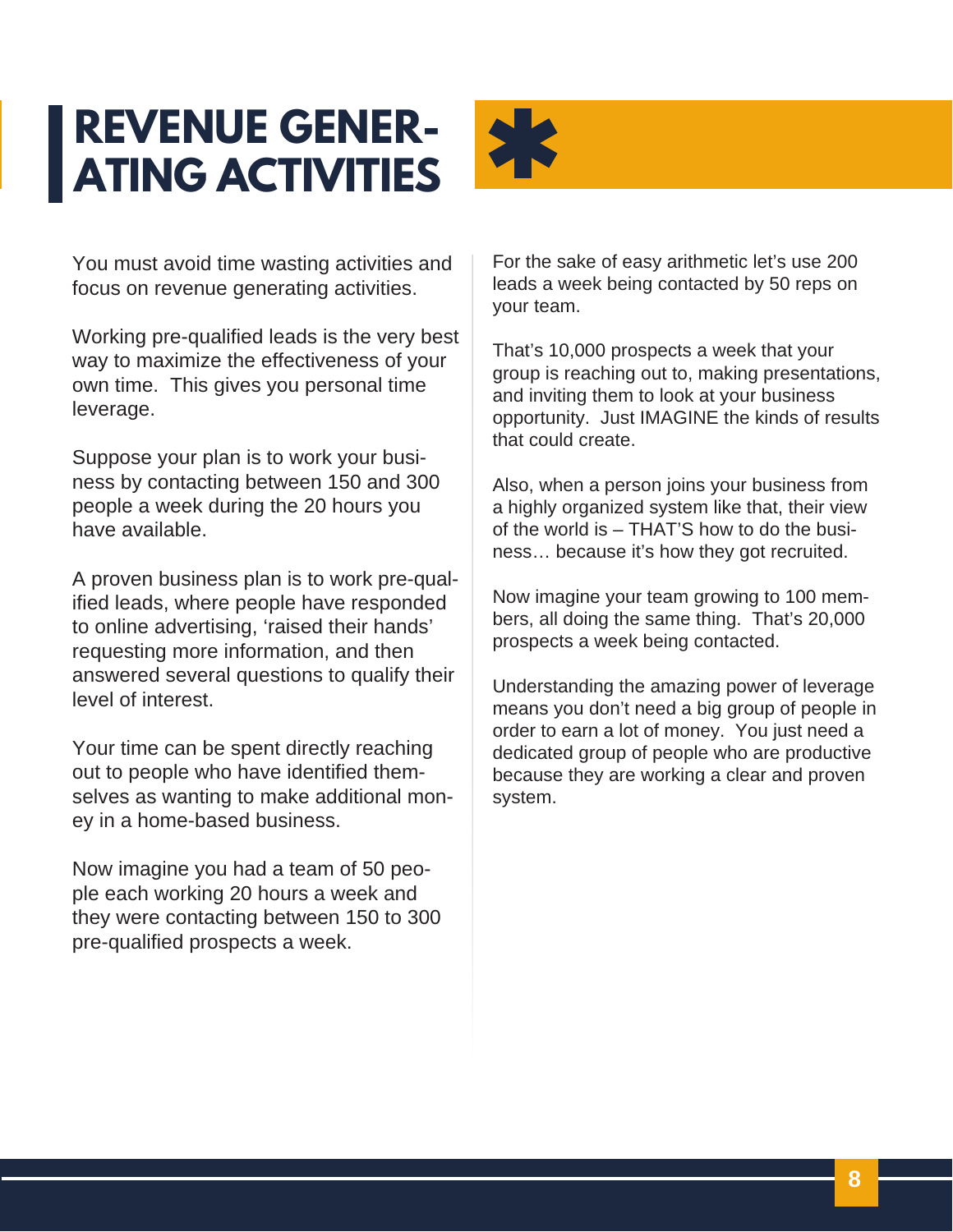### <span id="page-9-0"></span>**THE GREAT TIME WASTERS**



Everybody is looking for a 'magic bullet'.

Some think its social media groups, others think its building sales funnels, a few want to run ads, there are even some who want to write blogs and use 'magnetic attraction'. In truth, all those things work.

It's just a question of how much time, effort, and money you want to put in before you start to see results.

You can spend 30, 40, or more hours a week just learning how to do social media marketing, write blogs, build funnels, run ads, or shoot videos. On top of the time, you also have to PAY or the education either by buying training courses, or attending the school of 'hard-knocks'.

Then, there's the question of whether or not it's duplicatable. Let's face it, just because you can do it, doesn't mean everyone on your team can too. There's no leverage in a business plan that is not duplicatable by the majority of your team members.

Look. You can spend your time building systems and doing a lot of prospecting, searching for qualified people.

OR you can spend your time making presentations and closing business with leads who came to you pre-qualified.

Remember it's about leverage. Stay focused on money making activities that are duplicatable.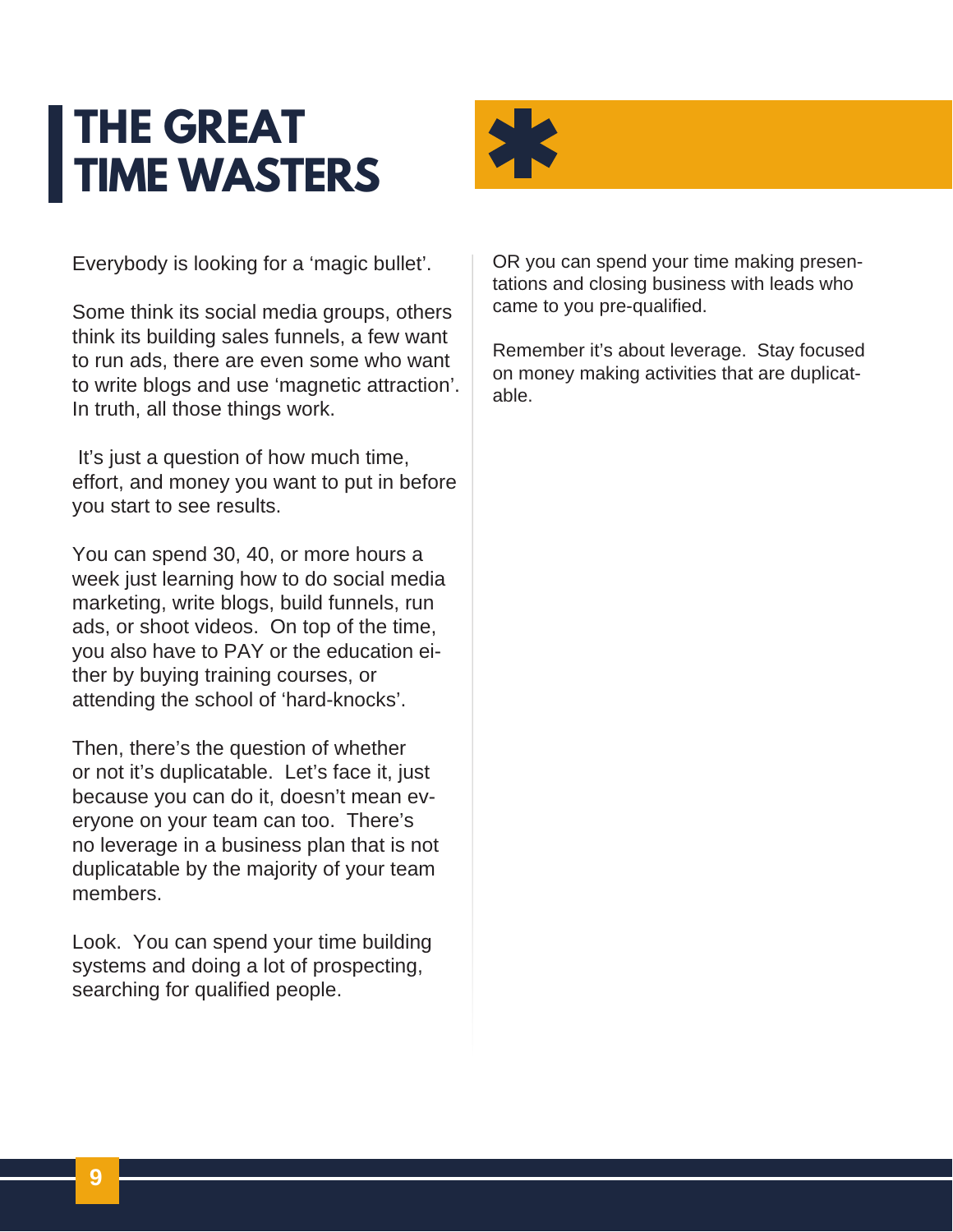### <span id="page-10-0"></span>**WORKING LEADS VS. 'WARM MARKET'**



Leads are people, just like you and me, who have identified themselves as looking for ways to make extra money from home.

Your warm market consists of the people you know plus the people you meet at events or through friends. Not everybody in your warm market is interested in making money working from home. A general rule of thumb is that number is probably between 10-15%.

However, leads are ALL generated based on their interest in making money from home. They *'raised their hands'* and made contact with us, so 100% of those people are interested.

Will 100% join your business? Nope, of course not. It doesn't work like that. There are any number of factors at play, and your own communication skill is just one of those factors.

Learn to say the right things. Learn how to make effective presentations. Don't quit. Be consistent. And always know that the law of large numbers will NEVER fail you.

One of the most common pitfalls of working your warm market is that you can spend a lot of time on the phone catching up on everything that you haven't talked about since the last time you spoke.

Remember that this business is about using your time effectively. You want to employ LEVERAGE. You can't spend an hour on the phone chatting with one of your old friends from years ago and really be productive.

You're spending a LOT of time, but with very few people. Besides that, it's awkward to call someone you haven't spoken to in years and then have to switch to your 'real agenda'.

The difference in calling leads is that, while you don't know these people personally, you DO know they have already expressed an interest in making additional money working from home.

Keep in mind, you can always go back to contacting your warm market. But once you have a system of calling and closing leads, you will have built up your skills, become more articulate, and will have real-world RESULTS under your belt.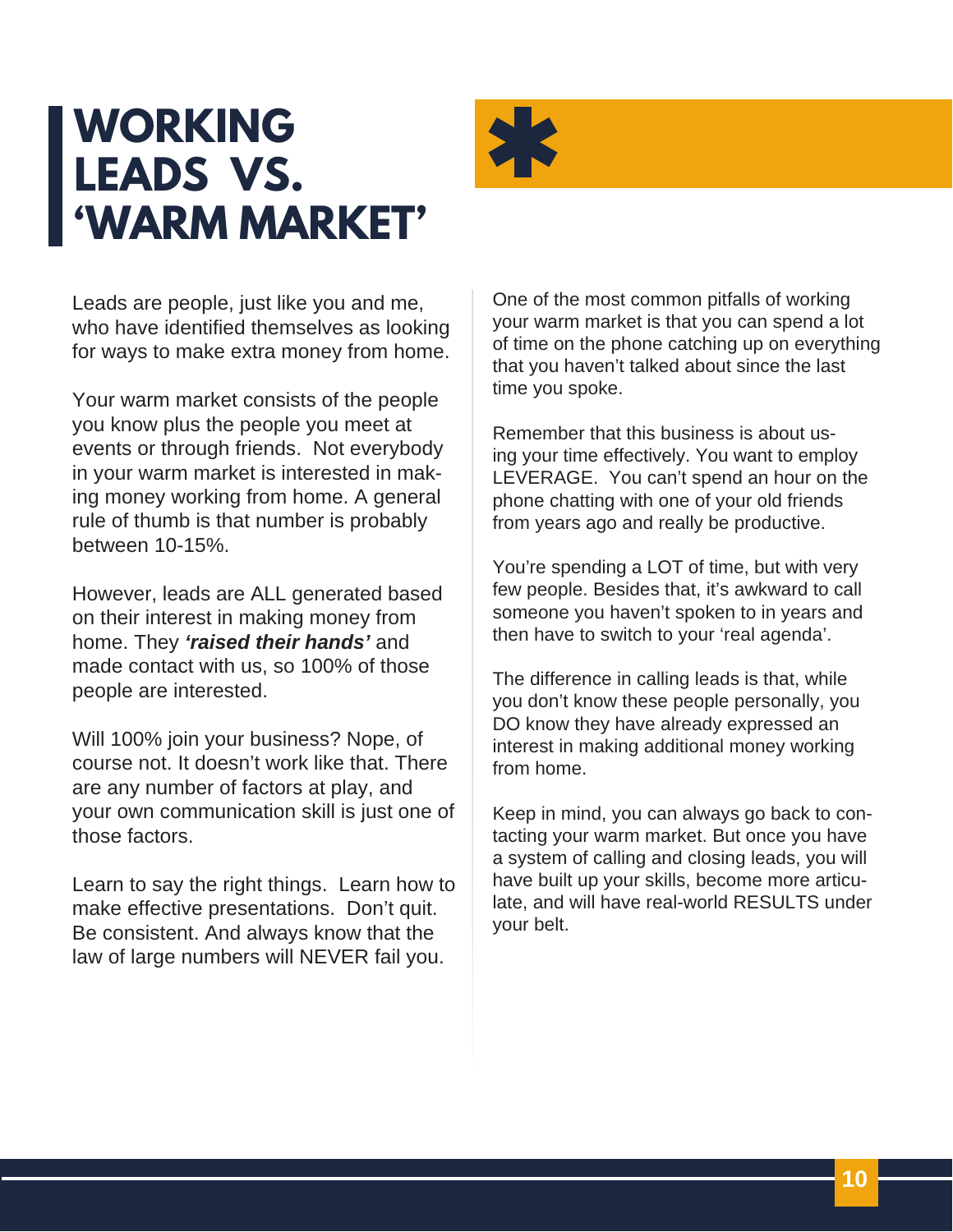I have seen time and time again newbies burn through their warm market because they didn't know what to say.

Then they were told to come back after they've made some money, because nobody wants to feel like they're going to be experimented on like a guinea pig..

Here's one more basic fact.

You may know 100 to 300 people. However, there are over 2 MILLION people every month looking for ways to make extra money working from home.

Which do you think is the better market to tap?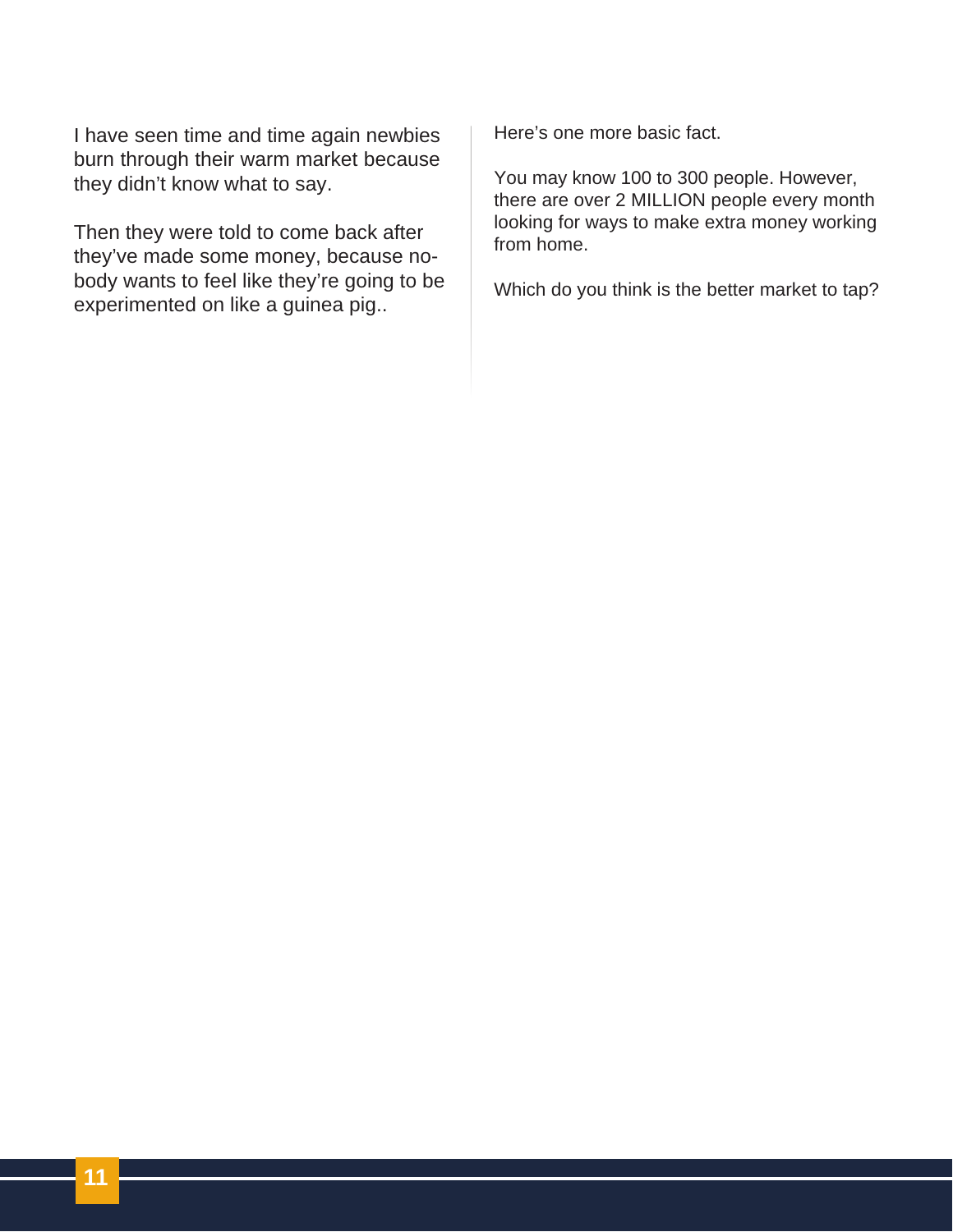## <span id="page-12-0"></span>**IN CONCLUSION:**



Network Marketing is a very simple business, but never mistake it for an easy business. There are skills you need to learn that are crucial to your success.

Keep in mind that LEVERAGE is the most important power in achieving the success you seek. You must understand and employ leverage with your time and efforts. Work and teach clear, proven, business systems as we discussed earlier.

Once you do that, then your income will be the product of that leverage, as it gets multiplied and amplified.

Be sure to review this report as many times as you need. People often find they pick up new ideas from re-reading reports like this after a day or two.

One last thing. People are always looking for a shortcut of some kind.

Well, for those who take it seriously, apply the fundamentals, and give it just 2 or 3 good years, Network Marketing can be your *ultimate financial shortcut to achieving* wealth and enjoying the lifestyle of your dreams.